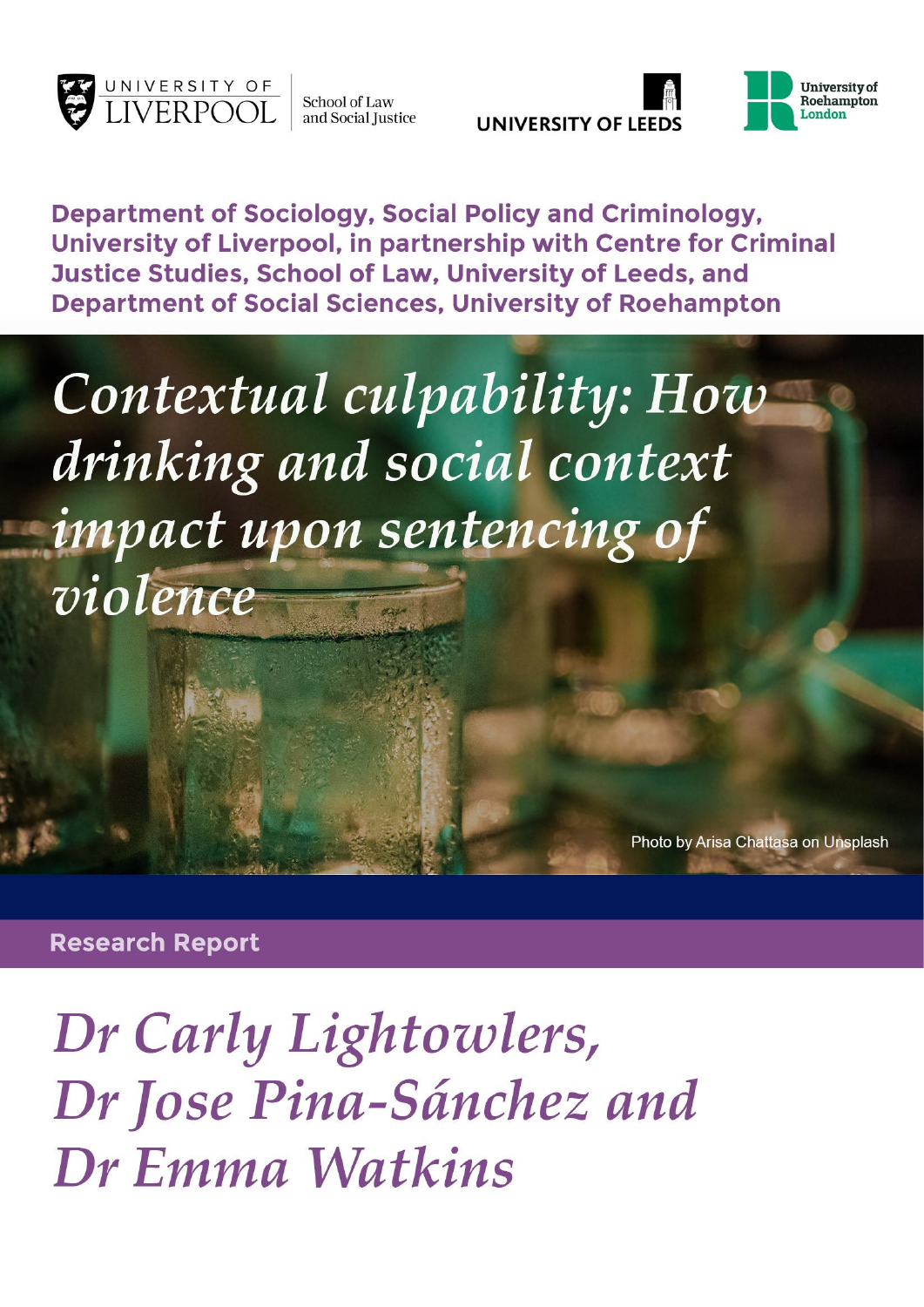## **Contextual culpability: How drinking and social context impact upon sentencing of violence**

[Dr Carly Lightowlers,](https://www.liverpool.ac.uk/sociology-social-policy-and-criminology/staff/carly-lightowlers/) School of Sociology Social Policy and Criminology, University of Liverpool [Dr Jose Pina-Sánchez,](https://essl.leeds.ac.uk/law/staff/222/dr-jose-pina-sanchez) Centre for Criminal Justice Studies, University of Leeds [Dr Emma Watkins,](https://pure.roehampton.ac.uk/portal/en/persons/emma-watkins) School of Social Science, University of Roehampton

The role intoxication plays in offending behaviour is the subject of complex and contentious debates concerning blame and culpability in the eyes of the law (see Ashworth, 2015; Dingwall, 2006; Sinclair-House, 2018). Sentencing guidelines identify intoxication as an aggravating factor (Sentencing Council, 2011), However, there is little clarity on how this ought to be applied and in which settings, as such sentencers are left to determine the 'appropriate mix' of sentencing considerations. However, this potentially introduces unwarranted disparities and bias in sentencing outcomes.

The controversial effect of intoxication on sentencing has received renewed attention with a series of new empirical studies. These studies have relied on data from the Crown Court Sentencing Survey, which conflates alcohol and drug intoxication and misses pertinent contextual features of the offence. Yet, without further scrutiny of how intoxication shapes sentence outcomes, we miss the divergent ways in which intoxication is considered in arriving at sentence outcomes and run the risk of erroneously assuming intoxication impacts upon outcomes homogeneously.

Our study explored how alcohol intoxication, and its social context, impact upon the length of prison sentence for violent offences. To do so, we employed an innovative approach using both supervised and unsupervised coding processes to access contextual information in a repository of online sentencing remarks. These coded records where then examined using multilevel proportional hazards Cox models, through which the effect of selected contextual factors on the duration of custodial sentences was estimated.

Our findings provide new insights into how punishment is shaped by not only the presence of alcohol intoxication in offending, but also in which contexts. Specifically, our findings highlight significant punitive effects of reference to concomitant drug use, the defendant drinking together with the victim, and if the offence occurred in a private setting. Drugs being cited increased the likelihood of longer sentence by 44%. Whether the defendant and victim had been drinking together was also associated with a 32% increase in the likelihood of a longer sentence. Offences having occurred in public were not found significant; however, offences having occurred in private were, increasing probability of a longer sentence by 32%. Intoxication is thus framed as problematic differently in different contexts - impacting upon perceptions of culpability and blame and shaping the severity of punishment accordingly.

These findings help clarify complex considerations taken into account by sentencers but also expose potential challenges to ensuring consistency in sentencing practice if judges are interpreting contextual factors in different ways. Expanded explanations provided by the Sentencing Council (2019) clarify that intoxication (from both legal and illegal substances) that have been voluntarily consumed increases "the seriousness of the offence provided that the intoxication has contributed to the offending", as offenders "must accept the consequences of the behaviour that results, even if it is out of character". However, it is not known the extent to which the interpretations identified in